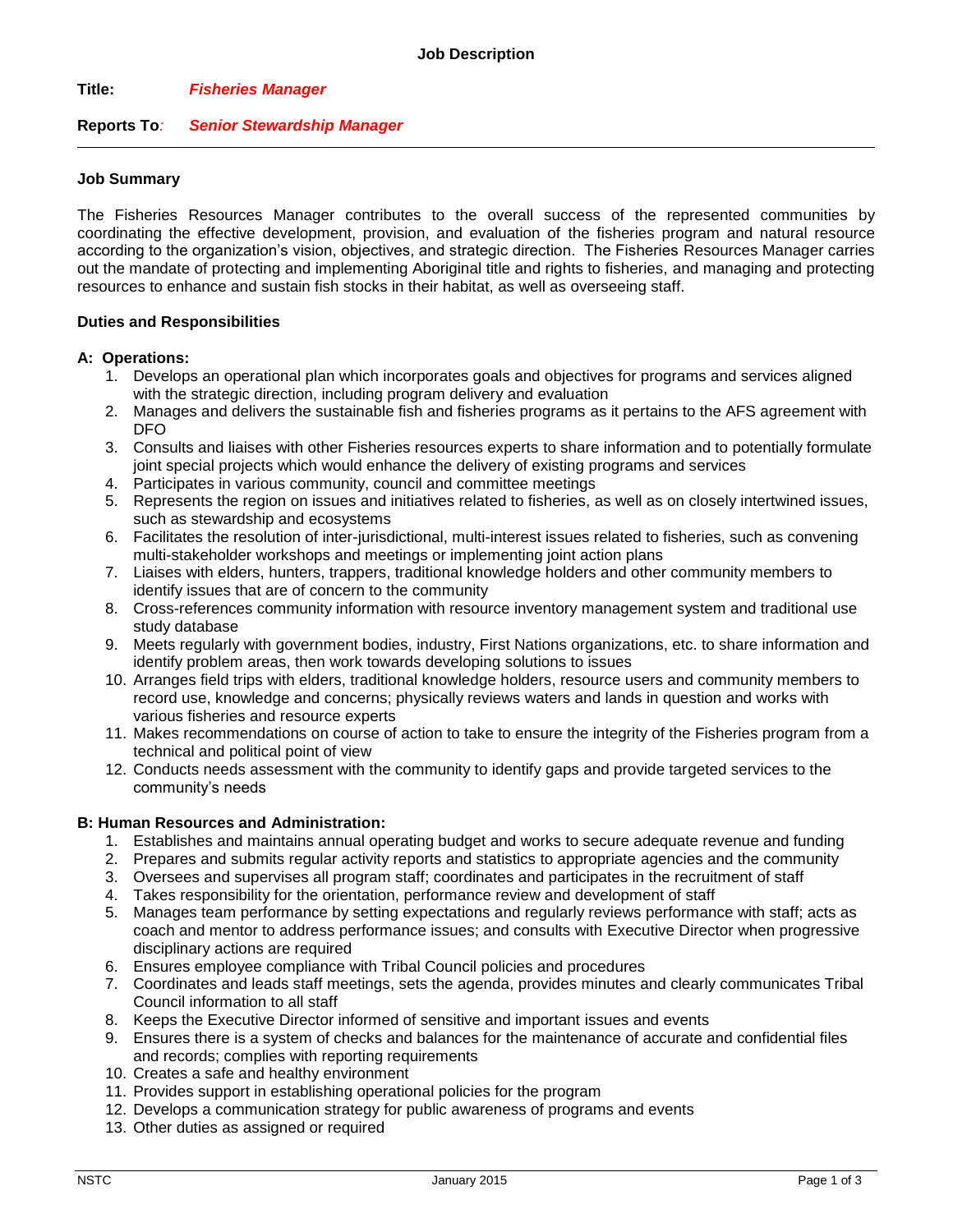*The duties listed are provided as examples of area of responsibility and are not intended to create limits to responsibility but to*  help understand the scope of the position. All staff are expected to be team oriented and maintain confidentiality of all *information gained while working with the organization.*

# **Qualifications**

## **Education:**

1. Diploma in Natural Resources Management, Fish Biology, or a related field

## **Competencies:**

The Fisheries Resources Manager should demonstrate competence in some or all of the following:

- 1. Relationship Building Develops strong, cooperative relationships with internal and external partners, customers, clients and colleagues to build long term relationships that foster collaboration and partnership
- 2. Leadership & Teambuilding Sets an example and a direction for others by acting as a role model and inspiring a positive attitude toward work, motivating others toward vision and goal achievement. Coaches for employee development and provides purposeful feedback for improved performance
- 3. Communicates Information Communicates and discusses with team critical information including rationale behind decisions. Creates an environment where open honest communication is valued and develops strong, cooperative relationships
- 4. Results Orientation Pursues excellence while achieving results that meet or exceed customer requirements focusing on the highest priorities
- 5. Initiative Is a self-starter, seeking out or taking the initiative to identify new challenges or opportunities and proactively doing things
- 6. Analytical Thinking Observes identifies and organizes information to detect underlying issues. Recognizes patterns to interpret implications, ascertain solutions and make recommendations

# **Skills and Abilities:**

- 1. Knowledge of fisheries resource management principles, practices, policies and procedures to consult with staff and various other governing bodies and agencies
- 2. Understanding of issues, techniques, initiatives and programs related to conservation and restoration of fish, fish habitats and watersheds
- 3. Proficiency in the use of computer programs for word processing, databases, spreadsheets, email and the internet, to the Intermediate level (capable of using a large number of functions and feel confident using the program)
- 4. Ability to work independently and build effective interpersonal relationships
- 5. Ability to self-regulate, meet deadlines, have attention to detail, and respect confidentiality

## **Specialized Knowledge:**

- 1. Knowledge of Aboriginal Rights and Title (ART)
- 2. Court Cases and precedent law in regard to ART and Consultation and Accommodation
- 3. Knowledge of local conditions, ecological factors, environmental and political issues related to natural resources

## **Experience:**

- 1. Two years natural resources experience in a similar position, or related experience
- 2. Experience supervising and managing staff as well as developing and managing budgets

## **Working Conditions**

- 1. Travel to other related organization locations will be required
- 2. Non-standard hours of work
- 3. Ability to perform the physical requirements of the job which include field work and walking along rivers and streams, as well as other bodies of water, heavy lifting, adverse weather conditions
- 4. Receives minimal supervision with occasional direction and very few checks of the work performed

## **Conditions of Employment**

- 1. Must be able to obtain and maintain a Criminal Records Check
- 2. Must be able to obtain and maintain a valid BC Driver's Licence
- 3. Must provide a vehicle in good operating condition and appropriate vehicle insurance to meet program requirements OR access to company vehicle is provided and requires a valid Driver's Licence
- 4. Must be able to obtain and maintain a valid Emergency First Aid Certificate, WCB approved Level 1

## **Directly Supervises**

1. Fisheries Coordinator and other seasonal fisheries workers on term projects. Oversees contractors.